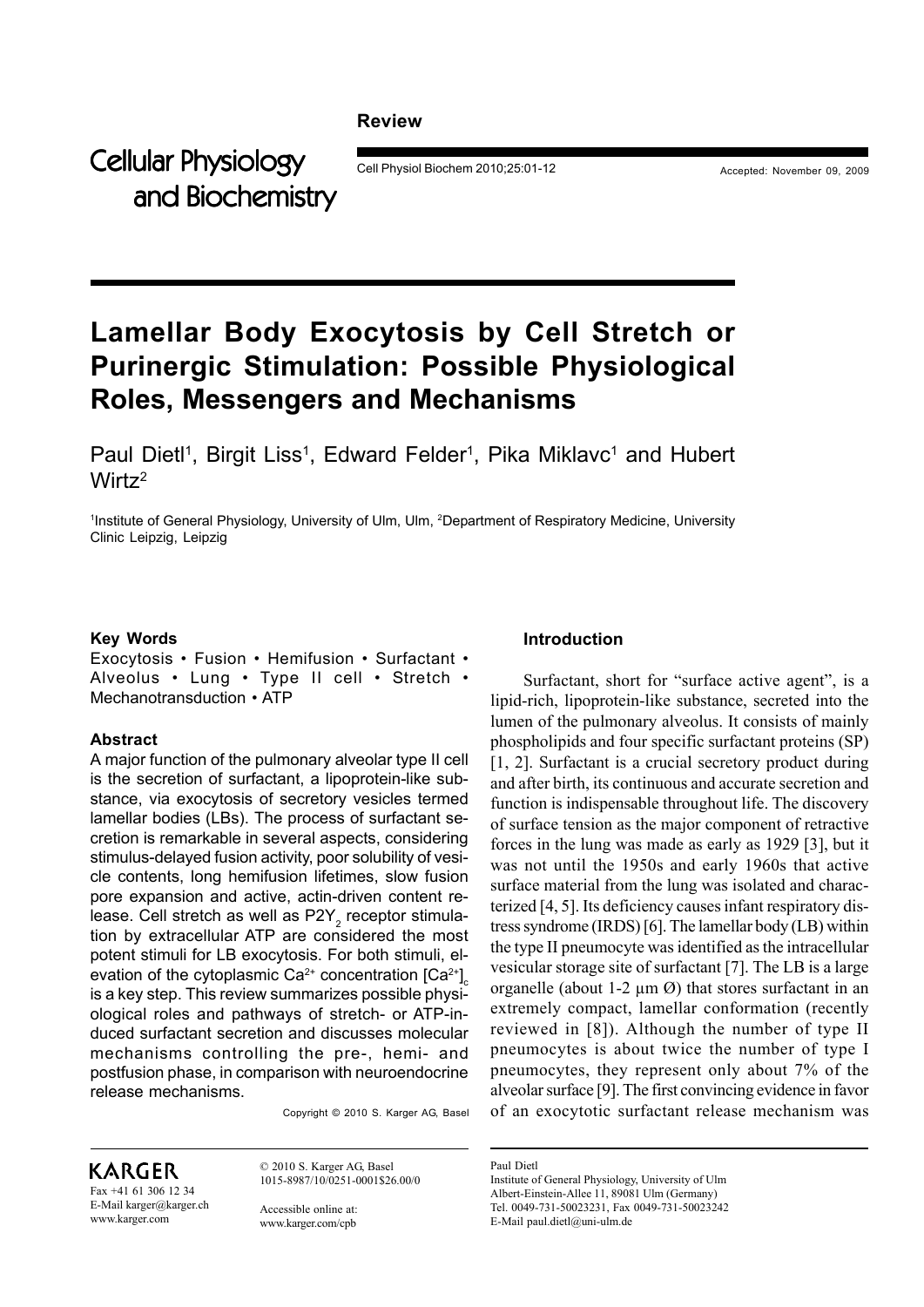provided by electron microscopy (EM) studies [10]. The phospholipid composition of LBs isolated from type II pneumocytes is similar to that of whole lung surfactant obtained from broncho-alveolar lavage (BAL) [11, 12]. Essentially all alveolar surfactant phospholipids are secreted via exocytosis of LBs [13]. In addition to the phospholipids, all four surfactant proteins (SP-A, SP-B, SP-C, and SP-D) which account for about 10% by weight, can be obtained by BAL [8, 14]. Their respective distributions within LBs and BAL are different: The small hydrophobic SP-B and SP-C are localized within LBs and co-secreted with all other LB contents. Both proteins are believed to play an important role in squeezing out non-dipalmitoyl phosphatidylcholine (DPPC) components during film formation and compression at the airliquid-interface, which results in a highly DPPC-enriched surface film [8, 15]. In contrast, the large hydrophilic SP-A and SP-D are secreted largely independently of LB contents by other routes. Although SP-A has an inhibitory effect on LB exocytosis [16], these proteins appear to be mainly involved in pulmonary host defense. Surfactant secretion has been extensively reviewed elsewhere [17-21]. This review focuses on the regulation of the exocytotic process of LBs by the two probably most potent and physiologically important stimuli: alveolar stretch or extracellular ATP. In particular, we shall discuss and distinguish between mechanisms before and after fusion of the LB with the plasma membrane, in comparison with neuroendocrine release mechanisms.

## **Ventilation and mechanical effects on alveolar epithelial cell shape**

It has been known for decades that large lung inflations stimulate surfactant secretion [22-27]. When the lung is distended during inspiration, at least two different forms of mechanical stress (defined as force per unit of area) can act on the epithelium of the respiratory zone:

1. Re-opening of collapsed airways can induce shear stress on the epithelium and connective tissue. This shear stress may play an important role for ventilator-induced lung injury during artificial ventilation of diseased lungs (reviewed in detail in [28]).

2. Probably even more relevant is the fact that alveoli are subject to a tensile strain (= stretch, defined as a change in length in relation to the initial length). Under the assumption of the alveolus as a homogenously inflated balloon, each spot should be stretched in an equi-biaxial way, i.e. by the same length in all directions. However, this strain model is likely a gross simplification, due to the uneven alveolar shape and an alveolar wall that is probably not homogenous in its elastic properties [29], resulting in an unisotropic stress distribution [30, 31]. In fact, it is still a matter of debate how much inflation is actually needed to stretch individual epithelial cells after unfolding of connective tissue (analogous to the extension of an accordion). From alveolar surface to volume relationships, Gil and Weibel concluded that alveolar surface changes are primarily due to folding and unfolding of septa before plastic tissue changes occur [32]. On the other hand, a morphometric analysis by Tschumperlin and Margulies revealed significant changes of the epithelial basement membrane surface area above 40% of total lung capacity [33], indicating epithelial cell deformation at physiologically relevant lung volumes.

## **Stretch-induced signalling of alveolar type II cells**

Live cell imaging of single cells during static or cyclic stretch is a methodological challenge, and the elucidation of stretch-induced  $Ca^{2+}$  signals with high temporal and special resolution is just beginning to emerge [34]. Alveolar type II cells in culture (mostly isolated from rat lungs) are very sensitive to tensile strain and respond to a single stretch - increasing the cell surface area only by about 10 % - with an elevation of the cytoplasmic  $Ca^{2+}$ concentration  $[Ca^{2+}]_c$  and stimulated surfactant secretion [35, 36]. Thus, it is likely, that the increase of surfactant secretion, which is observed after only a single inflation of the isolated perfused lung [25], is the result of a related epithelial cell stretch. Recently however, the notion of the type II pneumocyte as the alveolar stretch sensor was challenged by an *in situ* study, based on fluorimetric measurements of  $\left[Ca^{2+}\right]_{c}$  [37], suggesting that type I pneumocytes are the primary responders to alveolar inflation. Using gap junction blockers, Ashino and collegues concluded that  $Ca^{2+}$  signals can promote from type I cells to type II cells, consistent with the notion that small signalling molecules can permeate gap junctions [38]. A distinct but related mechanism was recently proposed using mechanically stretched co-cultures of type I and type II rat pneumocytes: These data suggest that alveolar type I cells act as mechanosensors, releasing ATP in response to stretch activation, which subsequently stimulates type II cells in a paracrine way [39].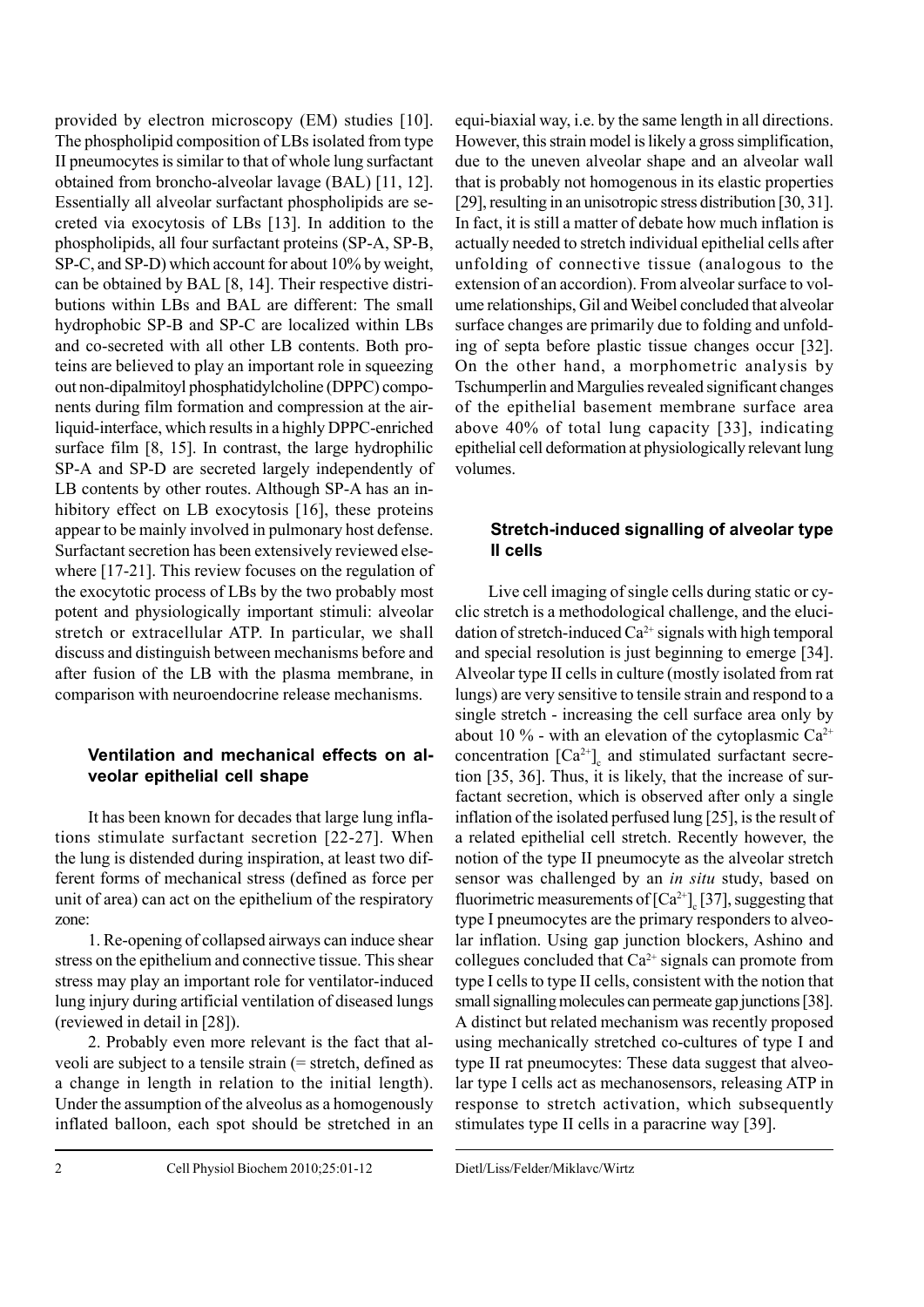**Fig. 1.** Stimulus-secretion-coupling in neuroendocrine cells (left) and epithelial (type II) cells (right). In neuroendocrine cells, a depolarization of the membrane potential (e.g. due to  $K^+$  channel block or cation channel activation) triggers the activation of voltage-dependent Ca<sup>2+</sup> channels (Ca<sub>v</sub>), which leads to  $Ca^{2+}$  entry and subsequent fusion of secretory vesicles (green) with the plasma membrane within milliseconds. In type II epithelial cells, the resting membrane potential is part of the electrochemical force, which drives  $Ca^{2+}$  ion influx presumably through one or several of the following channel types: mechanosensitive channels (MSC), store-operated channels (SOC) or second messenger operated channels (SMOC). Vesicle fusion with the plasma membrane is triggered within seconds to minutes. In both cell types, intracellular stores also contribute to the increase in cytoplasmic  $Ca<sup>2+</sup> concentration (not shown).$ 



All these models, however, converge in an elevation of  $[Ca^{2+}]_c$  in the type II pneumocyte, where surfactant is stored and released by LBs.  $Ca^{2+}$  entry from the extracellular space and  $Ca^{2+}$  release from intracellular stores both contribute to this  $[Ca^{2+}]_c$  elevation [35, 36].  $Ca<sup>2+</sup>$  entry from the extracellular space is indeed essential for surfactant release from stretched type II cells, which renders mechano-sensitive ion channels as particularly promising candidates [35]. Nevertheless, the molecular basis for the stretch-induced  $Ca^{2+}$  entry - in particular the molecular entities of stretch-induced  $Ca^{2+}$ channels - are still obscure. It should be noted that depolarizing membrane potentials do not result in  $Ca^{2+}$ entry into type II pneumocytes, because those cells do not express functional voltage-dependent  $Ca^{2+}$  channels  $(Ca_v)$  [40]. Thus, the entry of extracellular  $Ca^{2+}$  through  $Ca<sub>v</sub>$  is not possible, which is a fundamental difference to neuroendocrine secretion, where  $Ca<sub>v</sub>$  is an important mediator in excitation-secretion-coupling. Consequently, in contrast to neuroendocrine secretion, non-selective cation channels can only be considered to contribute to the rise of  $[Ca^{2+}]_c$  if they are permeable for  $Ca^{2+}$  [41], since indirect activation via voltage-gated  $Ca^{2+}$  entry is absent. This difference between epithelial and neuroendocrine secretion is illustrated in Fig. 1.

Among  $Ca^{2+}$  permeable channels which might be involved in stretch-induced  $Ca^{2+}$  entry in the type II cell, three different functional categories come into consideration (Fig. 1):

Mechanosensitive channels (MSC), store-operated channels (SOC), and second messenger-operated

Stretch and ATP - induced Surfactant Exocytosis Cell Physiol Biochem 2010;25:01-12

channels (SMOC).

1. Mechanosensitive channels (MSC): Recently, several  $Ca^{2+}$  permissive members of the transient receptor potential (TRP) channel family have been proposed as stretch-sensitive channels; and channels of the epithelial Na+ channel (ENaC)/degenerin family are other candidates [42-49]. Tissue specific mRNA expression analysis (RT-PCR and in situ hybridization) suggest several potentially mechanosensitive TRP channels of the V and C subfamilies in the lung as candidates, but functional evidence is yet lacking [50].

2. Store-operated channels (SOC): Since cell stretch in the type II cell causes  $Ca^{2+}$  release from thapsigargin-sensitive intracellular stores [35, 36], the activation of a store-operated  $Ca^{2+}$  entry pathway must be taken into consideration. Thapsigargin is an inhibitor of the endoplasmic  $Ca^{2+}$  ATPase and frequently used as a pharmacological tool to specifically stimulate SOC in the absence of phosphoinositide breakdown [51]. Although different conductances and ion selectivities of SOC have been presented, a highly Ca<sup>2+</sup> selective channel termed CRAC (Ca<sup>2+</sup> release activated Ca<sup>2+</sup>) channel is best characterized [52]. CRAC channel activation involves physical migration of endoplasmic reticulum (ER)-resident STIM proteins to ER–plasma membrane junctions and subsequent aggregation of the  $Ca<sup>2+</sup>$  influx channel Orai (recently reviewed by [53]). To this end, the existence and potential physiological role of CRAC channels in type II cells remains to be elucidated.

3. Second messenger-operated channels (SMOC). The impact of static or cyclic stretch on extracellular matrix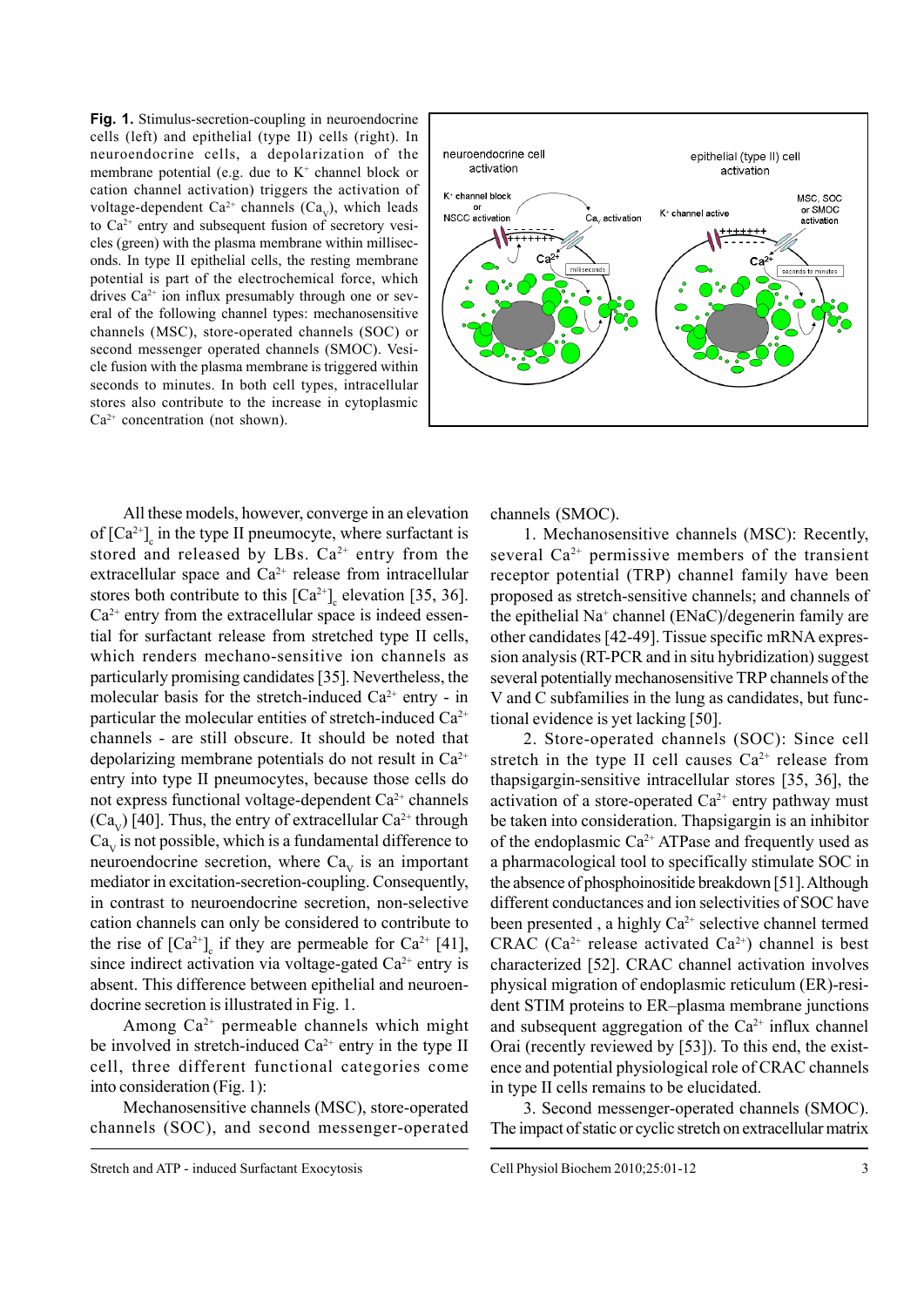(ECM)/integrin signalling, gene expression, cytokine release and type II cell function/phenotype has been reviewed in detail elsewhere [22, 27, 54-57]. Hindering integrin interaction with the ECM by RGD (Arg-Gly-Asp) peptides inhibits the stretch-induced  $Ca^{2+}$  signal (G. Fois, unpublished observation). Recently, it was shown that variable stretch patterns influence surfactant secretion [58]. These observations leave space for speculations that mechanically induced signalling molecules might affect LB exocytosis, however possible links between focal adhesions and  $Ca^{2+}$  permeable channels are yet unclear.

## **Possible causes of ATP release in the alveolus**

As noted, stretch during a deep lung inflation is considered the most important if not the only physiologically relevant stimulus of surfactant secretion [23-25, 27, 59- 64], and stretch-induced cellular ATP release could represent a key element of pulmonary alveolar mechanotransduction. An autocrine mechanism of purinergic (ATP) stimulation was proposed after hypotonic swelling in a surrogate cell line of type II pneumocytes (A549 cells) [65], but it is still unclear if osmotic cell volume changes occur in alveolar cells *in vivo* at all. The intriguing question whether or not ATP is indeed involved in stretch-induced surfactant secretion in the native lung remains unclear. In 1983, Gilfillan et al. [66] presented first evidence for extracellular ATP as a stimulator of surfactant secretion using a perfused rat lung slice preparation. Their work was inspired by the discovery of purinergic nerves [67], which utilize ATP as a neuro(co)transmitter and innervate several visceral organs including the lung, terminating at sites close to alveolar type II cells [68]. Although a clear physiological role of ATP release from pulmonary purinergic nerves has never been established, ATP emerged as the most potent physiological agonist of surfactant secretion, despite its mysterious origin and presence under various conditions of stimulation. One possible route of ATP release is through anion channels (reviewed in detail [69]). However, although various anion channels have been identified in fetal and adult pneumocytes [70], their involvement in alveolar ATP release has not yet been demonstrated. It is unlikely that membrane stress alone is the reason for ATP release from cells under physiological conditions, because moderate amounts of stretch are in general tolerated without signs of membrane damage [35,

36, 71, 72]. However, ATP may exit all cells under conditions of cell damage, and this could be the case in hyperinflation-induced lung injury. Indeed, Gajic et al. found signs of reversible cell membrane stress failure in rats ventilated with high tidal volumes using propidium iodide as a cell-impermeable marker of cell damage [72]. In addition, we found ultrastructural evidence for membrane damage in type II pneumocytes stretched on silastic membranes [71]. In summary, in pathophysiological conditions, ATP leakage from wounded cells could influence type II cells and surfactant secretion in an autocrine/paracrine way.

Interestingly, new findings suggest that purinergic (ATP) control of surfactant secretion could be stimulated by bacterial lipopolysaccharides (LPS), presumably via upregulation of purinergic receptors of the  $P2Y_2$  subtype (see below), resulting in an increased  $Ca<sup>2+</sup>$  signal and a pronounced exocytotic response of LBs to treatment with ATP [73]. Hence, sensitation of the purinergic system during inflammation might augment physiological stimuli.

## **Purinergic receptors and their signalling cascades in type II pneumocytes**

Since ATP is a very potent stimulus of surfactant secretion [74-77], the purinergic signalling pathway has been intensively investigated and is detailed in several excellent reviews [1, 17, 18, 21, 78-80]. ATP and UTP are equally potent to stimulate surfactant secretion [81], indicating signalling via a  $P2Y_2$  receptor (formally termed  $P_{2U}$  receptor), consistent with pharmacological data [74]. In addition, surfactant secretion is also stimulated by adenosine [75], and all its receptor subtypes  $(A_1, A_{2A}, A_{2B})$ and  $A_3$ ) have been identified in isolated type II cells [82].

The ATP-induced  $Ca^{2+}$  signal in type II cells consists of at least 2 phases, the "peak" and the "plateau" phase, analogous to a multitude of other cell types [83]. The "peak" is independent of extracellular  $Ca^{2+}$  and hence a result of intracellular  $Ca^{2+}$  release from stores, presumably the endoplasmic reticulum [83]. The "plateau" depends on extracellular  $Ca^{2+}$  and is most likely a result of  $Ca^{2+}$  entry through the plasma membrane [83]. The "plateau" is not as stable as in many other cell types but frequently superimposed by transient  $Ca^{2+}$  elevations of yet unknown origin that coincide with single LB fusions with the plasma membrane [84]. Ion channels which are responsible for the ATP-induced  $Ca^{2+}$  influx and "plateau" phase in type II pneumocytes are yet unknown, nor is their mechanism of activation. In analogy to stretch-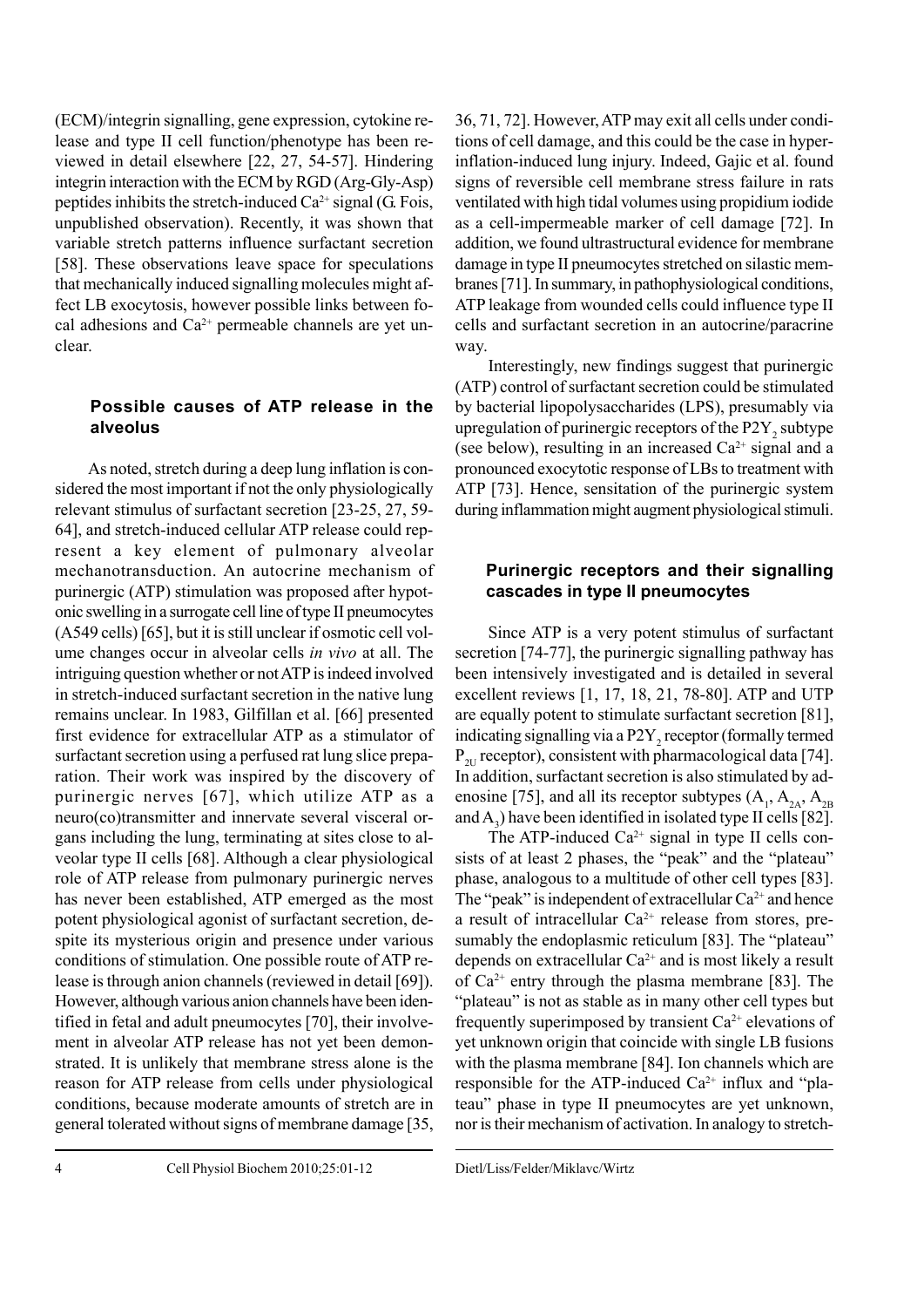induced Ca<sup>2+</sup> entry (see above), SOCs and/or SMOCs may account for ATP-induced  $Ca^{2+}$  entry (Fig. 1). Since type II cells are subject to considerable changes of shape (and possibly cell volume) after stimulation with ATP (unpublished observation), not even MSCs can be excluded in this context.

Type II cell stimulation with ATP is coupled to both adenylate cyclase (AC; cAMP/PKA) and phospholipase C (PLC; IP3/DAG/PKC) signalling [85, 86]. cAMP is also generated due to stimulation of  $\beta_2$ -adrenergic receptors with isoproterenol [87], which may be important during labor [88]. Accordingly, cell-permeable cAMP analogues themselves stimulate surfactant secretion [89]. The mechanism by which cAMP elicits this exocytotic response is not yet known, but its potency is much lower than that of an elevation of the cytoplasmic  $Ca^{2+}$  concentration or phorbol esthers (Haller and Dietl, unpublished observation), which also stimulate secretion (see below).

Activation of PLC results in phosphoinositide  $(PIP_2)$ breakdown and generation of inositol-1,4,5-trisphosphate  $(IP_3)$  and diacylglycerol (DAG) [74]. The PLC isoform PLC-β3 was identified by RT-PCR and immunoblotting as the only isoform present in type II cells [82]. DAG generation in type II cells in response to extracellular ATP is biphasic: The first peak occurs immediately (about 10 s) after ATP treatment and coincides with  $IP_3$  formation as a result of PLC activation [74]. The second DAG peak follows with a delay of 10 - 15 min and coincides with formation of phosphatidic acid (PA) or - in the presence of ethanol - phosphatidylethanol, indicating the coactivation of a phosphatidylcholine-specific phospholipase D (PLD) [74, 81, 90]. mRNA for both PLD isoforms, PLD1 and PLD2, have been identified by RT-PCR in type II cells [80].

ATP-induced DAG activates protein kinase C (PKC), and again, several PKC-isoforms have been identified by RT-PCR in type II cells [82, 91, 92]. DAG, released from a caged compound by UV-photolysis, or cellpermeable phorbol esthers (like TPA, OAG) that directly activate PKC, are themselves strong stimulators of surfactant secretion [83, 93], further supporting that PKC is involved in downstream stimulation of surfactant secretion via extracellular ATP. In fact, phorbol esthers degranulate type II cells quite effectively without a concomitant elevation of the cytoplasmic  $Ca^{2+}$  concentration, but intracellular Ca<sup>2+</sup> chelation abolishes this effect [83]. It was therefore proposed that PKC sensitizes the exocytotic machinery for the action of  $Ca^{2+}$  [83, 94], possibly by phosphorylation of SNAP-25 as demonstrated in an insulin-secreting cell line [95].

In this context it is reasonable to assume that  $IP_3$ formation accounts for ATP-induced  $Ca^{2+}$  mobilization from intracellular stores [96, 97]. However, the effects of  $IP_3$  were never directly investigated in type II pneumocytes. It is not clear if  $Ca^{2+}$  stores mobilized by ATP are different from or overlap with  $Ca^{2+}$  stores mobilized by stretch.

#### **The process of surfactant exocytosis**

The described orchestrated activity of bioactive compounds generated by stretch or purinergic stimulation makes a single mechanism or molecular target of exocytosis quite unlikely. Nevertheless, the elevation of  $[Ca^{2+}]_c$  appears to be a central common component by which LB exocytosis from alveolar type II pneumocytes is triggered. This assumption is based on the following findings:

1. A variety of  $Ca^{2+}$ -dependent agonists and  $Ca^{2+}$ ionophores stimulates surfactant secretion, most specifically flash photolysis of caged Ca<sup>2+</sup> [83, 98-100].

2. Intracellular  $Ca^{2+}$  chelation blocks LB exocytosis stimulated by different agonists [83, 100].

3. There is an almost linear correlation between the integrated  $\left[Ca^{2+}\right]_c$  over time and the amount of surfactant secretion after stimulation with ATP [83].

Since exocytosis is an extremely conserved mechanism in evolution, the predominant role of  $Ca^{2+}$  in this cell type is not surprising. However, in contrast to synaptic or neuroendocrine secretion, where secretory vesicle fusion occurs within < one millisecond up to > hundred milliseconds following the rise of  $\left[Ca^{2+}\right]_{c}$  [101, 102], the kinetics and time scale of surfactant release are delayed by several orders of magnitude: The delay between the ATPinduced  $Ca^{2+}$  signal and LB fusion with the plasma membrane is between seconds and several minutes, and the delay between LB fusion and surfactant release is of the same order of magnitude, occasionally even longer (hours) [84, 96, 99]. The reasons for this discrepancy between type II cell and neuroendocrine secretion are probably manifold (see also Fig. 1), but mostly related to structural features: First, there is neither morphological nor functional evidence in favour of so-called "docked" vesicles in type II cells. It rather appears that a few LBs are bulging out the plasma membrane, resulting in tonguelike folds of the plasma membrane after fusion [10]. Second, as noted above, epithelial cells lack voltage-gated  $Ca<sup>2+</sup>$  channels and thus have no "active zones", as present in presynaptic terminals.

Stretch and ATP - induced Surfactant Exocytosis Cell Physiol Biochem 2010;25:01-12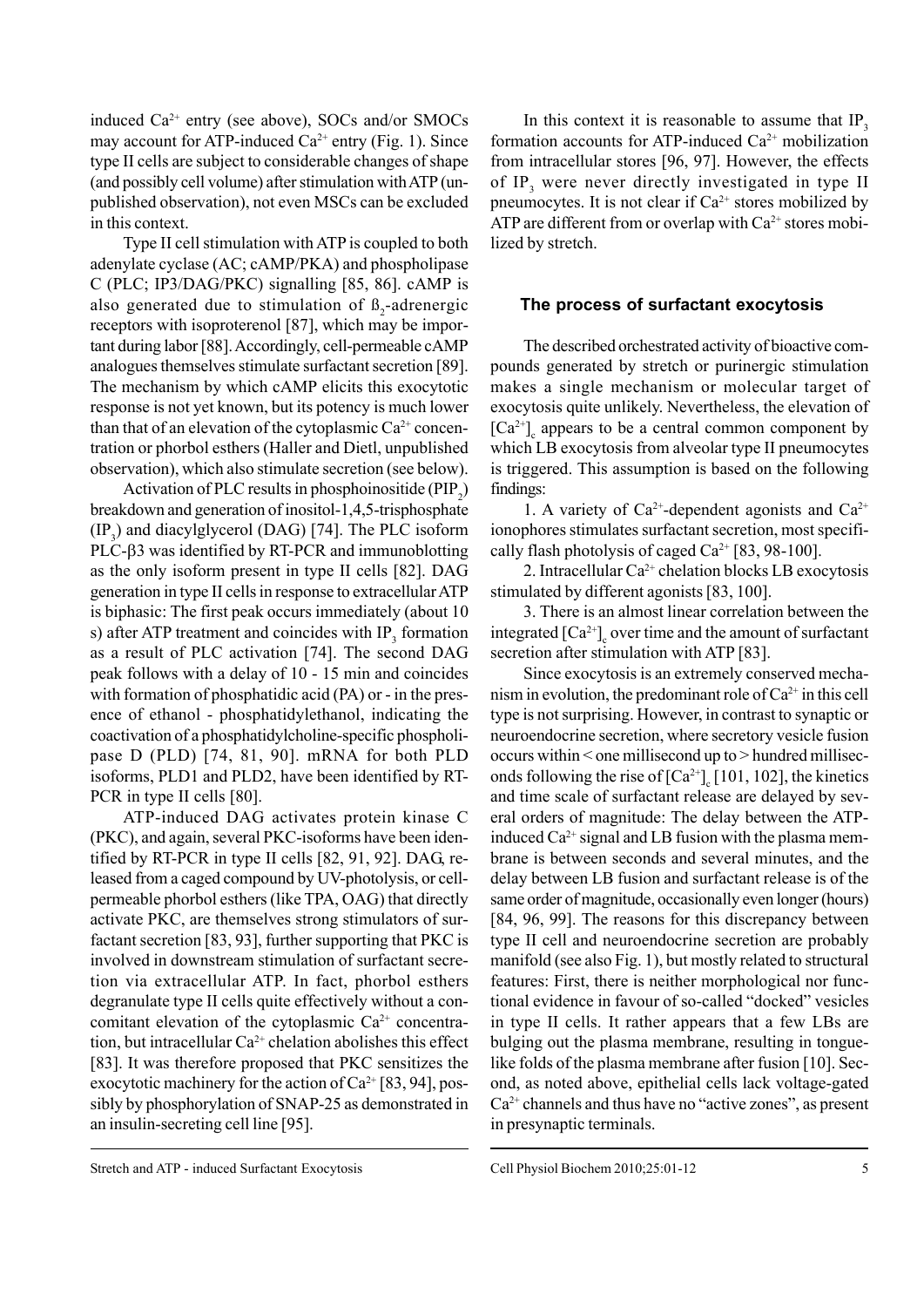**Fig. 2.** Top: Schematic illustration of the three phases of surfactant secretion from type II pneumocytes, indicated by different background colors. Prefusion, hemifusion and postfusion. The hemifusion and postfusion phases are separated by the instance of fusion pore formation (fusion). Bottom: Original tracing of the darkfield light intensity measured from a single LB within a living type II cell. Arrows indicate that phase 1 of the darkfield scattered light intensity decrease (SLID) corresponds to the presumed hemifusion phase, and phase 2 to the postfusion phase. Modified from Ref [106]. For details see text.



As summarised in Fig. 2, the exocytotic process of surfactant could be divided into three distinct steps, which are differently controlled. Each one can be rate-limiting for the secretion of surfactant:

1. The prefusion phase: This denotes all events that make the LB fusion-competent, including trafficking and docking of the LB to the plasma membrane, creating a morphological and biochemical contiguity that enables lipid merger and fusion pore formation.

2. The hemifusion phase and fusion: The exocytotic hemifusion state ("fusion-through-hemifusion" theory) is a postulate (reviewed in detail by [103]) which denotes the merger of the outer leaflet of the limiting vesicle membrane with the inner leaflet of the plasma membrane. Experimental evidence for hemifusion is scarce and indirect [104, 105], however our own observations by darkfield microscopy provide evidence in favour of hemifusion intermediates in the type II cell, with a duration from not measurable up to about 9s [106].

Fusion pore formation takes place when the vesicle membrane and plasma membrane become a lipid bilayer continuum, and thus the vesicle lumen and the extracellular space an aqueous continuum. These steps have been intensively investigated in biological and artificial systems and are hallmarks of exocytosis [107].

3. The postfusion phase: This denotes fusion pore expansion and release of LB contents. In the type II cell, fusion of a LB with the plasma membrane (synonymous with fusion pore formation) can precede surfactant re-

lease (secretion) for long periods (up to hours under cell culture conditions, see also below).

#### **Control of the prefusion phase**

LB fusion with the plasma membrane is a stereotypic response to an elevation of  $[Ca^{2+}]_c$ , triggered eg. by UV flash photolysis of caged  $Ca^{2+}$  [99], the  $Ca^{2+}$  ionophore ionomycin [100, 108-110], cell stretch [35, 36], or purinergic stimulation (as discussed above). The threshold  $[Ca^{2+}]_c$ for LB fusion is about 320 nM and thus far lower than in cells with small vesicles (up to hundreds of  $\mu$ M) [99]. In contrast to far more intensively investigated neurotransmitter release [107], the molecular mechanisms by which  $Ca<sup>2+</sup>$  elicits LB fusion are still less clear. SNARE (soluble *N*-ethylmaleimide-sensitive-factor attachment receptor) proteins and the presumed  $Ca^{2+}$  sensor synaptotagmin are major candidates for LB fusion , and synaptotagmin II knockout mice have indeed impaired stimulated mucin secretion from airway epithelial cells, which shares many features with surfactant secretion [112, 113]. Yet, no information is available on surfactant secretion in these mice.

Another discussed  $Ca^{2+}$  sensor that might be responsible for LB fusion is synexin (annexin VII), a GTP hydrolyzing and phospholipid binding protein, displaying fusogenic activity in various cell types [114]. Several studies suggest involvement of synexin in Ca2+-dependent LB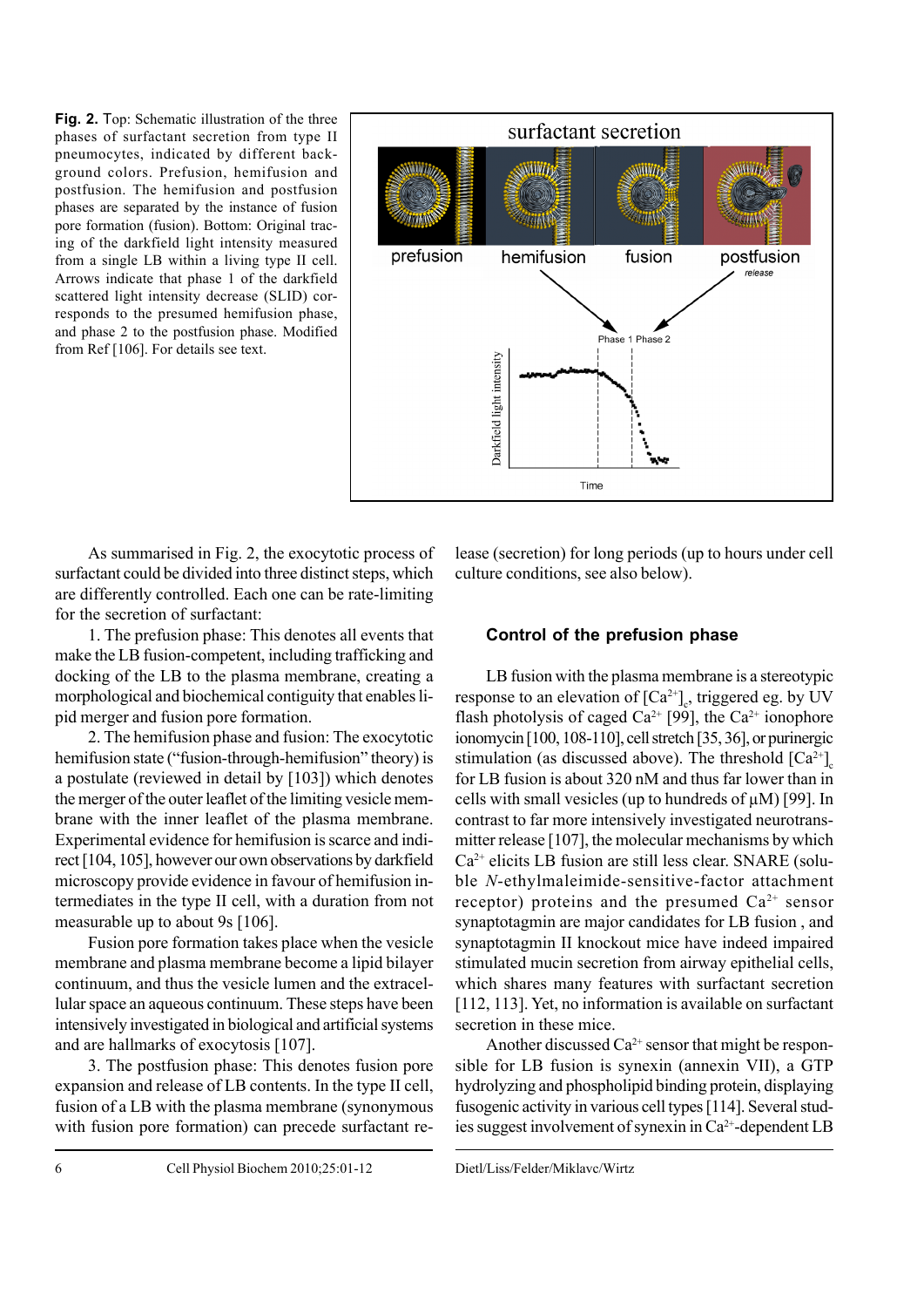fusion with the plasma membrane [115-119]. This is consistent with the finding that the non-hydrolyzeable GTP analogue GTPγS stimulates LB fusion with the plasma membrane without stimulating LB-LB fusion [120].

Another way by which  $Ca^{2+}$  could mediate LB fusion with the plasma membrane is the disassembly of cortical actin, which is located beneath the plasma membrane. The idea that exocytotic fusion is limited by the cortical F-actin network, which represents a physical barrier, preventing vesicle contact with the plasma membrane, was proposed as a general principle for exocytosis in non-excitable cells [121]. The notion that exocytotic fusion is enabled whenever the fusion hindrance by cortical actin is removed gains support by recent fusion studies on proteoliposomes and synaptic vesicles, showing that the SNARE complex syntaxin 1, SNAP-25, and synaptobrevin can act as a constitutively active fusion machine, independently of synaptotagmin and  $Ca^{2+}$  [122]. Evidence that disassembly of the actin network does in fact enhance exocytotic LB fusion comes from a study where basal surfactant secretion was augmented after decreasing cellular F-actin levels with botulinum C2 toxin [123]. Beside being a fusion clamp that inhibits fusion, actin may promote exocytosis by various mechanisms at a pre- or postfusion stage (see below). Possible roles for actin in the exocytotic process have recently been summarized in an excellent review by Malacombe et al. [124]. A possible  $Ca^{2+}$  sensor for this task is scinderin, a  $Ca^{2+}$ -dependent actin filament-severing protein, which binds phosphatidylserine,  $PIP<sub>2</sub>$  and actin [124]. A role for scinderin was demonstrated in mucous cells [125], but information in type II cells is yet lacking.

#### **Control of the hemifusion phase**

As a general rule, hemifusion is favored by lipids that support negative curvature of the membrane leaflets (facilitating stalk formation), such as fatty acids, whereas fusion pore formation and expansion is favored by positive curvature lipids, such as lysophospholipids [126]. It was proposed that vesicles transiently hemifused with the presynaptic membrane enable the extremely fast kinetics of neurotransmitter release (< 100 µs after the rise of  $[Ca^{2+}]_c$ ) [127], and this is consistent with EM and FRAP investigations revealing docked vesicles in a hemifused state [104, 105]. Owing to the long delay (several seconds) between the elevation of  $[Ca^{2+}]_c$  and fusion pore formation in LBs [99], it is very unlikely

that LBs reside in a "docked", hemifused state. Nevertheless, using a newly developed hemifusion assay based on darkfield scattered light intensity decrease (Fig. 2), we have recently shown that hemifusion intermediates in type II pneumocytes can last for up to about 9 seconds [106]. It is yet unclear if LB hemifusion intermediates are always destined to proceed to fusion, or if they can be transient and revert to a prefused state. In any case they represent a significant stage of surfactant exocytosis that is potentially subject to regulation by SNARE proteins or lipid metabolites.

Among the discussed bioactive lipid metabolites generated by purinergic stimulation that might promote LB fusion, PA is a particularly promising candidate because it induces negative plasma membrane curvature due to its small polar head group in combination with two fatty-acyl side chains [128], possibly promoting lipid merger with the vesicle membrane and hemi-fusion [129]. Although direct evidence for this mechanism has never been presented in type II cells, it is supported by the observation that some type II cells exhibit a biphasic fusion activity (immediately after ATP treatment and > 10 min later), where the early response coincides with  $Ca<sup>2+</sup>$  mobilization, whereas the delayed one occurs with a delay reported for PA generation [84].

### **Mechanisms to control surfactant release in the postfusion phase**

Our knowledge about the release mechanism of surfactant from native type II cells in the lung still mainly comes from electron microscopy (EM) investigations, where tubular myelin, a highly ordered array of membranes found by transmission EM in pulmonary alveoli, was postulated as the extracellular conversion product of released LBs [130, 131]. Some images display fusion pores of various diameters (up to  $> 1 \mu m$ ), through which surfactant appears to be squeezed (example in Ref. [80]). However, a dynamic resolution of this process within the intact lung is still beyond the limits of current imaging techniques.

Nevertheless, advanced microscopy techniques do allow the visualization of the entire exocytotic process – including fusion pore formation, fusion pore expansion and surfactant release in either primary cultured type II pneumocytes [84, 96, 132, 133] or *in situ* (isolated perfused lung)*,* however yet with limited resolution [37]. Using fluorescence microscopy in isolated type II cells, tubular myelin cannot be clearly identified, and it

Stretch and ATP - induced Surfactant Exocytosis Cell Physiol Biochem 2010;25:01-12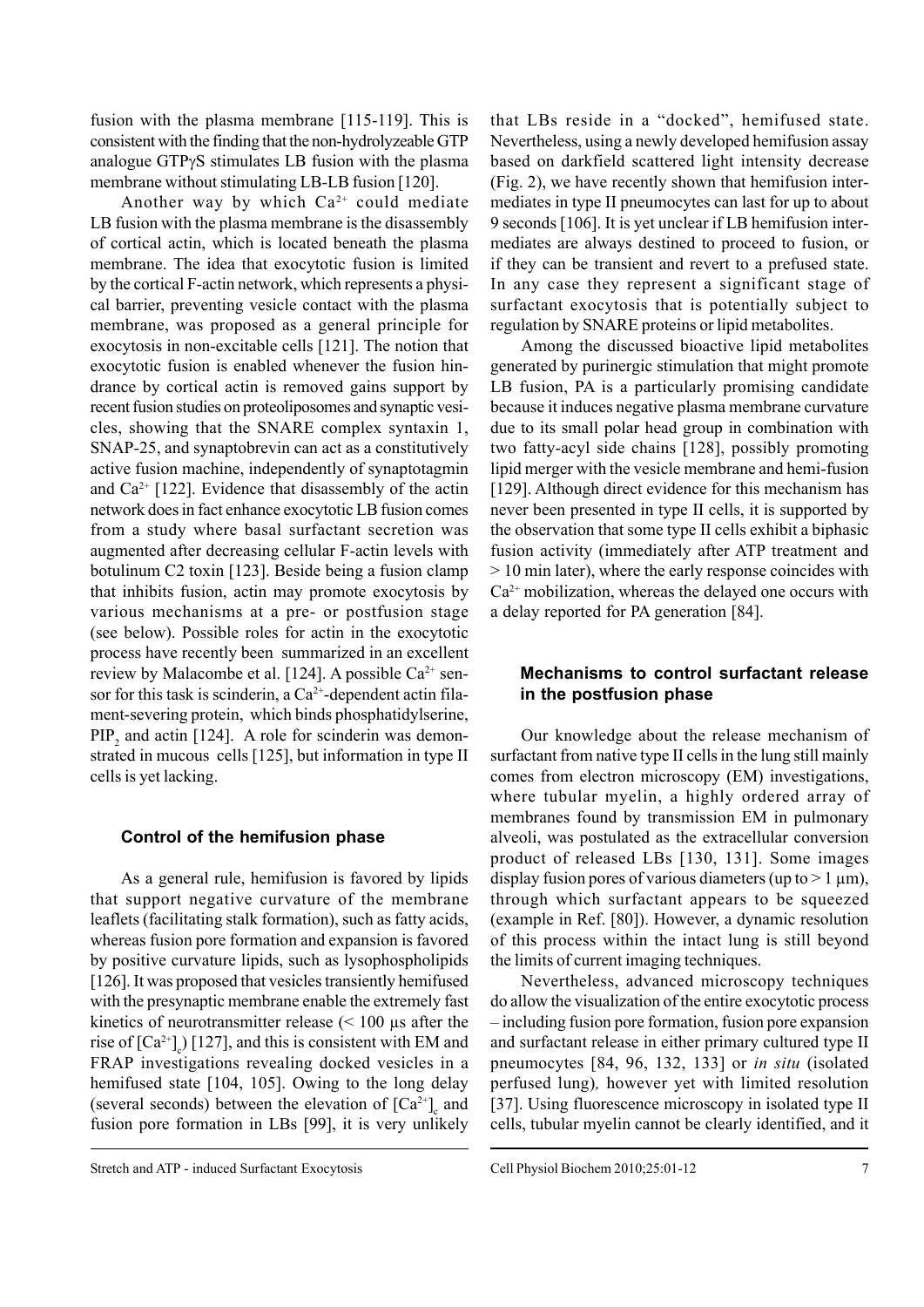appears that the hydrophobic, poorly soluble complex of surfactant must be actively squeezed through a reluctantly opening fusion pore. Several experimental data are in line with this notion:

1. Fusion pores in type II cells have the tendency to expand slowly [84]. The reason for this slow expansion is not yet clear but may well be related to cytoskeletal elements. An elevation of  $[Ca^{2+}]_c$  accelerates pore expansion [84].

2. Fusion pores in type II cells can act as mechanical barriers for release. This was concluded from experiments using laser tweezers as force generators [134].

3. An actin coat must be formed around the fused LB before surfactant can be squeezed out, probably by contraction of the actin coat [133]. These observations using GFP-actin-transfected pneumocytes were consistent with earlier observations that actin reorganization accompanies LB exocytosis [135, 136].

Prior to LB contraction by the actin coat, the fused LB transiently swells, presumably by fluid uptake through the fusion pore [106]. The physiological significance of postfusion LB swelling is yet unknown, although this may represent a mechanical load to the limiting LB membrane and surrounding structures. Postfusion vesicle swelling was observed in numerous secretory cell types [137]. Swelling of the vesicle and hydration of vesicle matrix might be important for fusion pore stabilization and expansion in mast cells [138].

Intracellular  $Ca^{2+}$  immobilization with the chelator BAPTA-AM, as well as the PLD inhibitor C2-ceramide hindered ATP-induced actin coat formation in type II cells [133]. In the absence of an actin coat, however, cells were unable to secrete surfactant, and fused LBs remained in this position ("wait" position) as filled bags connected with the plasma membrane [133]. This suggests that  $Ca^{2+}$  and PLD activation (in response to ATP) may control the postfusion (release) phase of surfactant exocytosis.

## **Is actin-powered release the reason for fast surfactant secretion** *in vivo***?**

There is ample evidence that surfactant secretion by pharmacological stimulation or stretch *in vivo* is fast and occurs within min (reviewed in detail in [21, 139]). Isolated type II pneumocytes *in vitro*, however, exhibit a

considerable variability in the time course of surfactant release from single LBs, ranging from minutes to hours [84]. Recent experiments using GFP-actin-transfected pneumocytes suggest that a slow time course of release relates with the inability to produce an actin coat around fused LBs [133]. Hence, it may be that the fast surfactant secretion observed *in vivo* is due to a more effective actin coating as compared to isolated cells.

## **Outlook**

The slow process of stimulated surfactant exocytosis renders the type II pneumocyte an ideal cell model to investigate time-resolved actions of physiologically relevant modulators of exocytosis.

Currently, one of the most intriguing questions is how actin coat formation is limited to the fused LB without affecting all LBs in a cell stimulated with ATP. It appears that there are spacially and/or temporarily confined processes that cannot spread throughout the cell. Yu and Bement recently disclosed a signalling pathway in oocytes involving a PLD-dependent DAG incorporation into the granule membrane after fusion, triggering Cdc42/N-WASP-induced actin assembly [140]. Although this still has to be investigated in type II cells, PLD would be expected to primarily control the post-fusion phase, because neither alcohol, which inhibits PLD-induced DAG generation, nor the PLD inhibitor C2 ceramide, blocked LB fusion activity [83, 133]. As outlined above, a potential way by which lipid metabolites might control surfactant exocytosis is the promotion of hemifusion as well as the expansion of the fusion pore.

Inducible, type II pneumocyte-specific knockout animals of the  $P2Y_2$  receptor would probably be of great help to distinguish stretch- from ATP-dependent signalling pathways and to clarify potential autocrine (ATP release) mechanisms involved in stretch-induced surfactant secretion.

## **Acknowledgements**

This work was supported by the Deutsche Forschungsgemeinschaft, grant D1402 (to P.D.). B.L. is supported by the Alfried Krupp Prize of the Krupp Foundation.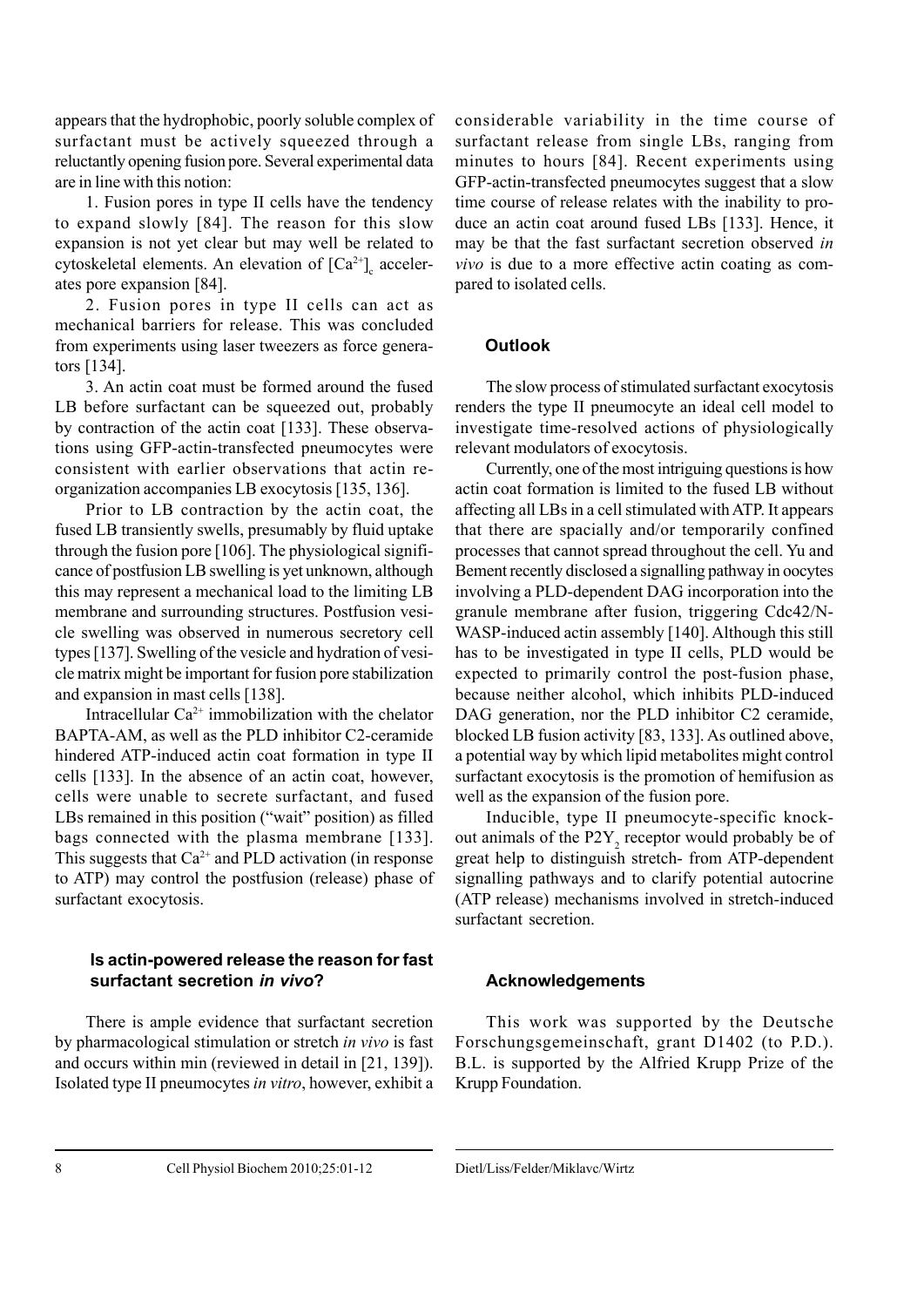#### **References**

- 1 Rooney SA, Young SL, Mendelson CR: Molecular and cellular processing of lung surfactant. FASEB J 1994;8:957-967.
- 2 van Golde LM, Batenburg JJ, Robertson B: The pulmonary surfactant system: biochemical aspects and functional significance. Physiol Rev 1988;68:374-455.
- 3 Von Neergaard K: Neue Auffassungen über einen Grundbegriff der Atemmechanik. Z Ges Exptl Med 1929;66:373-394.
- 4 Clements JA: Lung surfactant: a personal perspective. Annu Rev Physiol 1997;59:1-21.
- 5 Pattle RE: Surface lining of lung alveoli. Physiol Rev 1965;45:48-79.
- 6 Avery ME, Mead J: Surface properties in relation to atelectasis and hyaline membrane disease. Am J Dis Child 1959;97:517-523.
- 7 Campiche M: Les inclusions lamellaires des cellules alveolaires dans le pneumon du raton. J Ultrastruct Res 1960;3:302- 312.
- 8 Perez-Gil J: Structure of pulmonary surfactant membranes and films: The role of proteins and lipid-protein interactions. Biochim Biophys Acta 2008;1778:1676- 1695.
- 9 Crapo JD, Barry BE, Gehr P, Bachofen M, Weibel ER: Cell number and cell characteristics of the normal human lung. Am Rev Respir Dis 1982;126:332-337.
- 10 Ryan US, Ryan JW, Smith DS: Alveolar type II cells: studies on the mode of release of lamellar bodies. Tissue Cell 1975;7:587-599.
- 11 Kikkawa Y, Smith F: Cellular and biochemical aspects of pulmonary surfactant in health and disease. Lab Invest 1983;49:122-139.
- 1 2 Veldhuizen R, Nag K, Orgeig S, Possmayer F: The role of lipids in pulmonary surfactant. Biochim Biophys Acta 1998;1408:90-108.
- 13 Askin FB, Kuhn C: The cellular origin of pulmonary surfactant. Lab Invest 1971;25:260-268.
- 1 4 Veldhuizen EJ, Haagsman HP: Role of pulmonary surfactant components in surface film formation and dynamics. Biochim Biophys Acta 2000;1467:255- 270.
- 15 Schurch S, Green FH, Bachofen H: Formation and structure of surface films: captive bubble surfactometry. Biochim Biophys Acta 1998;1408:180-202.
- Bates SR, Tao JO, Notarfrancesco K, DeBolt K, Shuman H, Fisher AB: Effect of Surfactant Protein-A on Granular Pneumocyte Surfactant Secretion in Vitro. Am J Physiol Lung Cell Mol Physiol 2003;285:L1055-65.
- 17 Andreeva AV, Kutuzov MA, Voyno-Yasenetskaya TA: Regulation of surfactant secretion in alveolar type II cells. Am J Physiol Lung Cell Mol Physiol 2007;293:L259-L271.
- 18 Chander A, Fisher AB: Regulation of lung surfactant secretion. Am J Physiol 1990;258:L241-L253.
- 19 Dietl P, Haller T: Exocytosis of lung surfactant: from the secretory vesicle to the air-liquid interface. Annu Rev Physiol 2005;67:595-621.
- 20 Mason RJ: Surfactant secretion; in Robertson B, van Golde LM, Batenburg JJ (eds): Pulmonary Surfactant: from molecular biology to clinical practice. Amsterdam, Elsevier Science Publishers, 1992, pp 295-312.
- 21 Wright JR, Dobbs LG: Regulation of pulmonary surfactant secretion and clearance. Annu Rev Physiol 1991;53:395- 414.
- 22 Dobbs LG, Gutierrez JA: Mechanical forces modulate alveolar epithelial phenotypic expression. Comp Biochem Physiol A Mol Integr Physiol 2001;129:261-266.
- 23 Massaro GD, Massaro D: Morphologic evidence that large inflations of the lung stimulate secretion of surfactant. Am Rev Respir Dis 1983;127:235-236.
- 24 Nicholas TE, Barr HA: Control of release of surfactant phospholipids in the isolated perfused rat lung. J Appl Physiol 1981;51:90-98.
- 25 Nicholas TE, Power JH, Barr HA: The pulmonary consequences of a deep breath. Respir Physiol 1982;49:315-324.
- 26 Oyarzun MJ, Clements JA: Control of lung surfactant by ventilation, adrenergic mediators, and prostaglandins in the rabbit. Am Rev Respir Dis 1978;117:879- 891.
- 27 Wirtz HR, Dobbs LG: The effects of mechanical forces on lung functions. Respir Physiol 2000;119:1-17.
- 2 8 Verbrugge SJ, Lachmann B, Kesecioglu J: Lung protective ventilatory strategies in acute lung injury and acute respiratory distress syndrome: from experimental findings to clinical application. Clin Physiol Funct Imaging 2007;27:67-90.
- 29 Azeloglu EU, Bhattacharya J, Costa KD: Atomic force microscope elastography reveals phenotypic differences in alveolar cell stiffness. J Appl Physiol 2008;105:652-661.
- 3 0 Gefen A, Elad D, Shiner RJ: Analysis of stress distribution in the alveolar septa of normal and simulated emphysematic lungs. J Biomech 1999;32:891-897.
- 3 1 Gefen A, Halpern P, Shiner RJ, Schroter RC, Elad D: Analysis of mechanical stresses within the alveolar septa leading to pulmonary edema. Technol Health Care 2001;9:257-267.
- 3 2 Gil J, Weibel ER: Morphological study of pressure-volume hysteresis in rat lungs fixed by vascular perfusion. Respir Physiol 1972;15:190-213.
- 3 3 Tschumperlin DJ, Margulies SS: Alveolar epithelial surface area-volume relationship in isolated rat lungs. J Appl Physiol 1999;86:2026-2033.
- 3 4 Gerstmair A, Fois G, Innerbichler S, Dietl P, Felder E: A device for simultaneous live cell imaging during uni-axial mechanical strain or compression. J Appl Physiol 2009;107:613-620.
- 3 5 Frick M, Bertocchi C, Jennings P, Haller T, Mair N, Singer W, Pfaller W, Ritsch-Marte M, Dietl P:  $Ca^{2+}$  entry is essential for cell strain-induced lamellar body fusion in isolated rat type II pneumocytes. Am J Physiol Lung Cell Mol Physiol 2004;286:L210-L220.
- 3 6 Wirtz HR, Dobbs LG: Calcium mobilization and exocytosis after one mechanical stretch of lung epithelial cells. Science 1990;250:1266-1269.
- 37 Ashino Y, Ying X, Dobbs LG, Bhattacharya J:  $[Ca^{2+}]$ i oscillations regulate type II cell exocytosis in the pulmonary alveolus. Am J Physiol Lung Cell Mol Physiol 2000;279:L5-13.
- 3 8 Boitano S, Safdar Z, Welsh DG, Bhattacharya J, Koval M: Cell-cell interactions in regulating lung function. Am J Physiol Lung Cell Mol Physiol 2004;287:L455-L459.
- 3 9 Patel AS, Reigada D, Mitchell CH, Bates SR, Margulies SS, Koval M: Paracrine stimulation of surfactant secretion by extracellular ATP in response to mechanical deformation. Am J Physiol Lung Cell Mol Physiol 2005;289:L489-L496.
- 4 0 Frick M, Siber G, Haller T, Mair N, Dietl P: Inhibition of ATP-induced surfactant exocytosis by dihydropyridine (DHP) derivatives: a non-stereospecific. photoactivated effect and independent of L-type Ca<sup>2+</sup> channels. Biochem Pharmacol 2001;61:1161-1167.
- 4 1 Mair N, Frick M, Bertocchi C, Haller T, Amberger A, Weiss H, Margreiter R, Streif W, Dietl P: Inhibition by cytoplasmic nucleotides of a new cation channel in freshly isolated human and rat type II pneumocytes. Am J Physiol Lung Cell Mol Physiol 2004;287:L1284-L1292.
- 4 2 Drummond HA, Grifoni SC, Jernigan NL: A new trick for an old dogma: ENaC proteins as mechanotransducers in vascular smooth muscle. Physiology (Bethesda) 2008;23:23-31.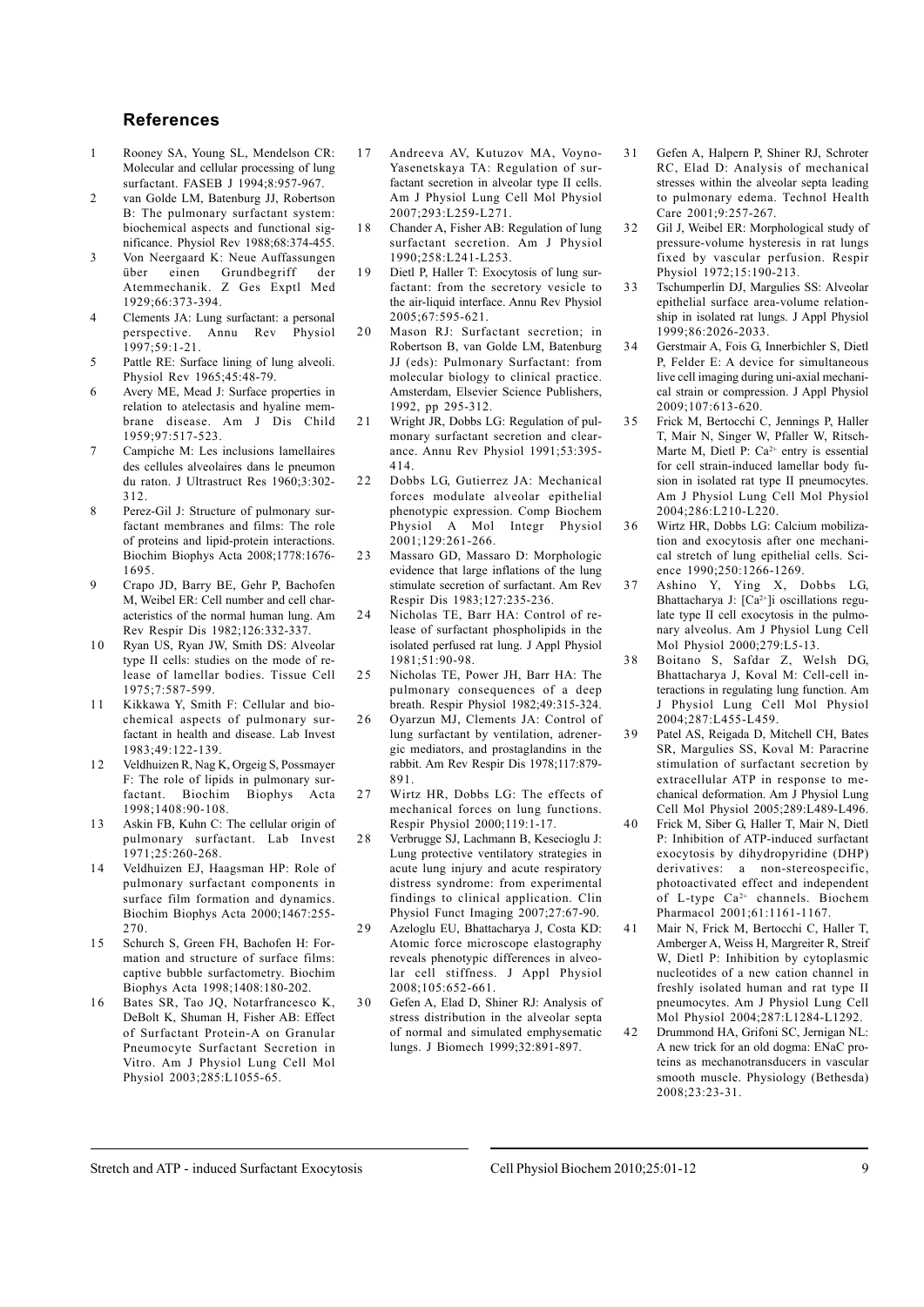- 4 3 Hamill OP: Twenty odd years of stretchsensitive channels. Pflugers Arch 2006;453:333-351.
- 44 Birder LA, Nakamura Y, Kiss S, Nealen ML, Barrick S, Kanai AJ, Wang E, Ruiz G, De Groat WC, Apodaca G, Watkins S, Caterina MJ: Altered urinary bladder function in mice lacking the vanilloid receptor TRPV1. Nat Neurosci 2002;5:856-860.
- 45 O'Neil RG, Heller S: The mechanosensitive nature of TRPV channels. Pflugers Arch 2005;451:193-203.
- 46 Clapham DE: TRP channels as cellular sensors. Nature 2003;426:517-524.
- 47 Maroto R, Raso A, Wood TG, Kurosky A, Martinac B, Hamill OP: TRPC1 forms the stretch-activated cation channel in vertebrate cells. Nat Cell Biol 2005;7:179-185.
- 48 Gottlieb P, Folgering J, Maroto R, Raso A, Wood TG, Kurosky A, Bowman C, Bichet D, Patel A, Sachs F, Martinac B, Hamill OP, Honore E: Revisiting TRPC1 and TRPC6 mechanosensitivity. Pflugers Arch 2008;455:1097-1103.
- 4 9 Christensen AP, Corey DP: TRP channels in mechanosensation: direct or indirect activation? Nat Rev Neurosci 2007;8:510-521.
- 5 0 Kunert-Keil C, Bisping F, Kruger J, Brinkmeier H: Tissue-specific expression of TRP channel genes in the mouse and its variation in three different mouse strains. BMC Genomics 2006;7:159.
- 51 Thastrup O, Dawson AP, Scharff O, Foder B, Cullen PJ, Drobak BK, Bjerrum PJ, Christensen SB, Thapsigargin, a novel molecular probe for studying intracellular calcium release and storage. Agents Actions 1989;27:17- 23.
- 52 Hoth M, Penner R: Depletion of intracellular calcium stores activates a calcium current in mast cells. Nature 1992;355:353-356.
- 53 Cahalan MD: STIMulating store-operated Ca2+ entry. Nat Cell Biol 2009;11:669-677.
- 5 4 Garcia CS, Prota LF, Morales MM, Romero PV, Zin WA, Rocco PR: Understanding the mechanisms of lung mechanical stress. Braz J Med Biol Res 2006;39:697-706.
- 55 Ingber DE: Mechanosensation through integrins: cells act locally but think globally. Proc Natl Acad Sci U S A 2003;100:1472-1474.
- 56 Orr AW, Helmke BP, Blackman BR, Schwartz MA: Mechanisms of mechanotransduction. Dev Cell  $2006:10:11-20$
- 5 7 Waters CM, Sporn PH, Liu M, Fredberg JJ: Cellular biomechanics in the lung. Am J Physiol Lung Cell Mol Physiol 2002;283:L503-L509.
- 58 Arold SP, Bartolak-Suki E, Suki B: Variable stretch pattern enhances surfactant secretion in alveolar type II cells in culture. Am J Physiol Lung Cell Mol Physiol 2009;296:L574-L581.
- 5 9 Dietl P, Frick M, Mair N, Bertocchi C, Haller T: Pulmonary consequences of a deep breath revisited. Biol Neonate 2004;85:299-304.
- 60 Faridy EE: Effect of distension on release of surfactant in excised dogs' lungs. Respir Physiol 1976;27:99-114.
- 61 Hildebran JN, Goerke J, Clements JA: Surfactant release in excised rat lung is stimulated by air inflation. J Appl Physiol 1981;51:905-910.
- McClenahan JB, Urtnowski A: Effect of ventilation on surfactant, and its turnover rate. J Appl Physiol 1967;23:215- 220.
- 63 Nicholas TE, Power JH, Barr HA: Surfactant homeostasis in the rat lung during swimming exercise. J Appl Physiol 1982;53:1521-1528.
- 64 Nicholas TE, Barr HA: The release of surfactant in rat lung by brief periods of hyperventilation. Respir Physiol 1983;52:69-83.
- 65 Tatur S, Groulx N, Orlov SN, Grygorczyk R: Ca2+-dependent ATP release from A549 cells involves synergistic autocrine stimulation by coreleased uridine nucleotides. J Physiol 2007;584:419-435.
- 6 6 Gilfillan AM, Hollingsworth M, Jones AW: The pharmacological modulation of [3H]-disaturated phosphatidylcholine overflow from perifused lung slices of adult rats: a new method for the study of lung surfactant secretion. Br J Pharmacol 1983;79:363-371.
- 67 Burnstock G: Purinergic nerves. Pharmacol Rev 1972;24:509-581.
- 6 8 Welsch U, Muller W: [Electron microscopic studies of reptilian lung innervation]. Z Mikrosk Anat Forsch 1980;94:435-444.
- 6 9 Sabirov RZ, Okada Y: ATP release via anion channels. Purinergic Signal  $2005:1:311-328$
- 70 O'Grady SM, Lee SY: Chloride and potassium channel function in alveolar epithelial cells. Am J Physiol Lung Cell Mol Physiol 2003;284:L689-L700.
- 7 1 Felder E, Siebenbrunner M, Busch T, Fois G, Miklavc P, Walther P, Dietl P: Mechanical strain of alveolar type II cells in culture: changes in the transcellular cytokeratin network and adaptations. Am J Physiol Lung Cell Mol Physiol 2008;295:L849-L857.
- 72 Gajic O, Lee J, Doerr CH, Berrios JC, Myers JL, Hubmayr RD: Ventilator-induced cell wounding and repair in the intact lung. Am J Respir Crit Care Med 2003;167:1057-1063.
- 7 3 Garcia-Verdugo I, Ravasio A, Garcia de PE, Synguelakis M, Ivanova N, Kanellopoulos J, Haller T: Long term exposure to LPS enhances the rate of stimulated exocytosis and surfactant secretion in alveolar type II cells and upregulates P2Y2 receptor expression. Am J Physiol Lung Cell Mol Physiol 2008;295(4):L708-17.
- 7 4 Griese M, Gobran LI, Rooney SA: ATPstimulated inositol phospholipid metabolism and surfactant secretion in rat type II pneumocytes. Am J Physiol 1991;260:L586-L593.
- 7 5 Gilfillan AM, Rooney SA: Purinoceptor agonists stimulate phosphatidylcholine secretion in primary cultures of adult rat type II pneumocytes. Biochim Biophys Acta 1987;917:18-23.
- 76 Dorn CC, Rice WR, Singleton FM: Calcium mobilization and response recovery following P2-purinoceptor stimulation of rat isolated alveolar type II cells. Br J Pharmacol 1989;97:163-170.
- 77 Rice WR: Effects of extracellular ATP on surfactant secretion. Ann N Y Acad Sci 1990;603:64-74.
- 78 Mason RJ, Voelker DR: Regulatory mechanisms of surfactant secretion. Biochim Biophys Acta 1998;1408:226- 240.
- 79 Rooney SA: Regulation of surfactant secretion (book); in Rooney SA (ed): *Lung Surfactant: Cellular and Molecular Processing.* Austin, Texas, R.G.Landes Company, 1998, pp 139-161.
- 80 Rooney SA: Regulation of surfactant secretion. Comp Biochem Physiol A Mol Integr Physiol 2001;129:233-243.
- 81 Gobran LI, Xu ZX, Lu Z, Rooney SA: P2u purinoceptor stimulation of surfactant secretion coupled to phosphatidylcholine hydrolysis in type II cells. Am J Physiol 1994;267:L625- L633.
- 82 Gobran LI, Xu ZX, Rooney SA: PKC isoforms and other signaling proteins involved in surfactant secretion in developing rat type II cells. Am J Physiol 1998;274:L901-L907.
- 83 Frick M, Eschertzhuber S, Haller T, Mair N, Dietl P: Secretion in alveolar type II cells at the interface of constitutive and regulated exocytosis. Am J Respir Cell Mol Biol 2001;25:306-315.
- 84 Haller T, Dietl P, Pfaller K, Frick M, Mair N, Paulmichl M, Hess MW, Furst J, Maly K: Fusion pore expansion is a slow, discontinuous, and Ca2+-dependent process regulating secretion from alveolar type II cells. J Cell Biol 2001;155:279- 289.
- 8 5 Gobran LI, Rooney SA: Adenylate cyclase-coupled ATP receptor and surfactant secretion in type II pneumocytes from newborn rats. Am J Physiol 1997;272:L187-L196.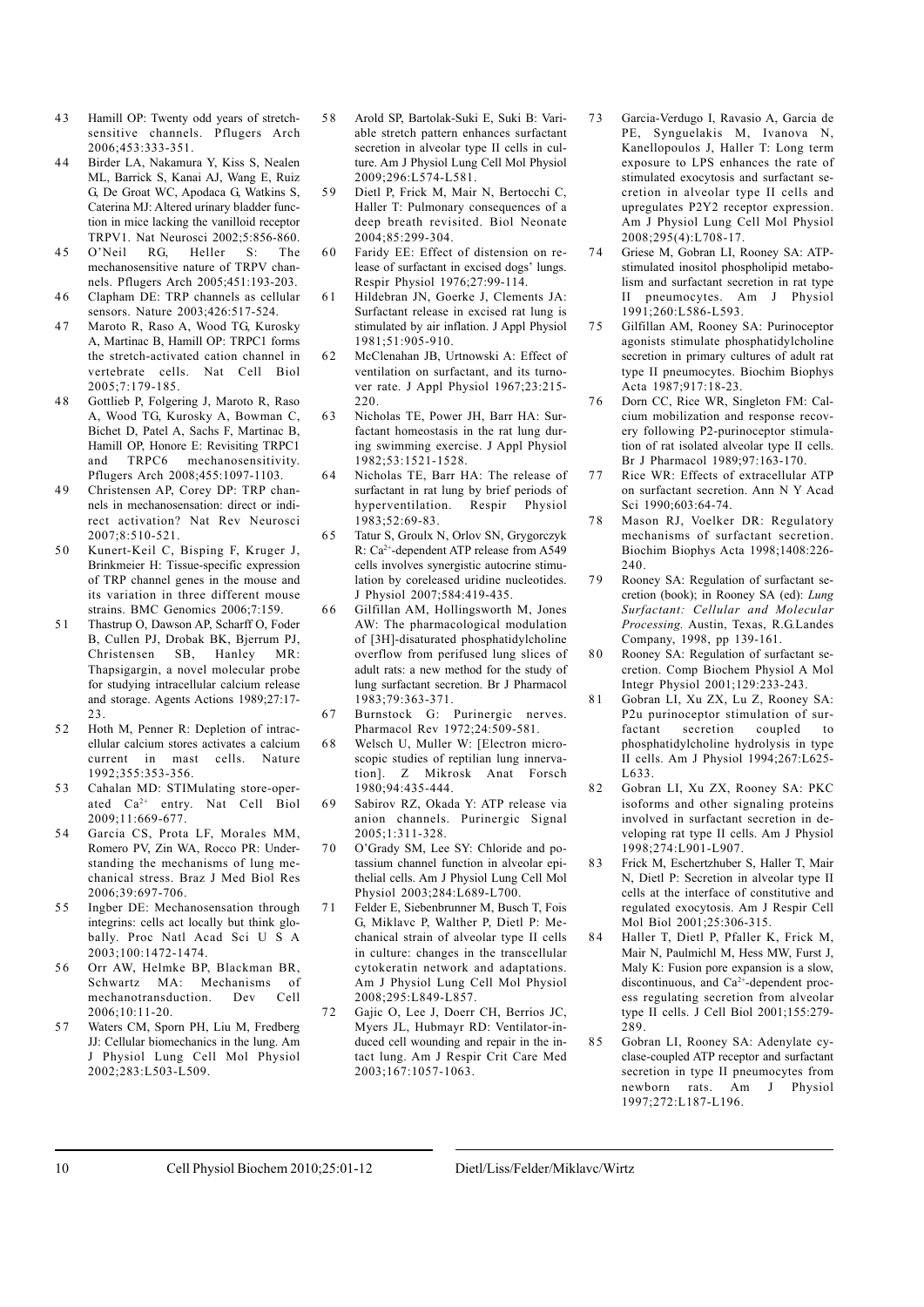- 86 Warburton D, Buckley S, Cosico L: P1 and P2 purinergic receptor signal transduction in rat type II pneumocytes. J Appl Physiol 1989;66:901-905.
- 87 Brown LA, Longmore WJ: Adrenergic and cholinergic regulation of lung surfactant secretion in the isolated perfused rat lung and in the alveolar type II cell in culture. J Biol Chem 1981;256:66-72.
- 88 Marino PA, Rooney SA: The effect of labor on surfactant secretion in newborn rabbit lung slices. Biochim Biophys Acta 1981;664:389-396.
- 8 9 Chander A: Regulation of lung surfactant secretion by intracellular pH. Am J Physiol 1989;257:L354-L360.
- 90 Rooney SA, Gobran LI: Activation of phospholipase D in rat type II pneumocytes by ATP and other surfactant secretagogues. Am J Physiol 1993;264:L133-L140.
- 91 Chander A, Sen N, Wu AM, Spitzer AR: Protein kinase C in ATP regulation of lung surfactant secretion in type II cells. Am J Physiol 1995;268:L108-L116.
- 92 Gobran LI, Rooney SA: Surfactant secretagogue activation of protein kinase C isoforms in cultured rat type II cells. Am J Physiol 1999;277:L251-L256.
- 93 Sano K, Voelker DR, Mason RJ: Involvement of protein kinase C in pulmonary surfactant secretion from alveolar type II cells. J Biol Chem 1985;260:12725- 12729.
- 94 Hille B, Billiard J, Babcock DF, Nguyen T, Koh DS: Stimulation of exocytosis without a calcium signal. J Physiol 1999;520 Pt 1:23-31.
- 9 5 Shu Y, Liu X, Yang Y, Takahashi M, Gillis KD: Phosphorylation of SNAP-25 at Ser187 mediates enhancement of exocytosis by a phorbol ester in INS-1 cells. J Neurosci 2008;28:21-30.
- 96 Haller T, Ortmayr J, Friedrich F, Volkl H, Dietl P: Dynamics of surfactant release in alveolar type II cells. Proc Natl Acad Sci U S A 1998;95:1579-1584.
- 97 Rice WR, Singleton FM: P2Ypurinoceptor regulation of surfactant secretion from rat isolated alveolar type II cells is associated with mobilization of intracellular calcium. Br J Pharmacol 1987;91:833-838.
- 9 8 Dobbs LG, Gonzalez RF, Marinari LA, Mescher EJ, Hawgood S: The role of calcium in the secretion of surfactant by rat alveolar type II cells. Biochim Biophys Acta 1986;877:305-313.
- 99 Haller T, Auktor K, Frick M, Mair N, Dietl P: Threshold calcium levels for lamellar body exocytosis in type II pneumocytes. Am J Physiol 1999;277:L893-L900.
- 100 Pian MS, Dobbs LG, Duzgunes N: Positive correlation between cytosolic free calcium and surfactant secretion in cultured rat alveolar type II cells. Biochim Biophys Acta 1988;960:43-53.
- 101 Chow RH, von Ruden L, Neher E: Delay in vesicle fusion revealed by electrochemical monitoring of single secretory events in adrenal chromaffin cells. Nature 1992;356:60-63.
- 102 Chow RH, Klingauf J, Neher E: Time course of  $Ca^{2+}$  concentration triggering exocytosis in neuroendocrine cells. Proc Natl Acad Sci U S A 1994;91:12765- 12769.
- 103 Chernomordik LV, Kozlov MM: Membrane hemifusion: crossing a chasm in two leaps. Cell 2005;123:375-382.
- 104 Wong JL, Koppel DE, Cowan AE, Wessel GM: Membrane hemifusion is a stable intermediate of exocytosis. Dev Cell 2007;12:653-659.
- 105 Zampighi GA, Zampighi LM, Fain N, Lanzavecchia S, Simon SA, Wright EM: Conical electron tomography of a chemical synapse: vesicles docked to the active zone are hemi-fused. Biophys J 2006;91:2910-2918.
- 106 Miklavc P, Albrecht S, Wittekindt OH, Schullian P, Haller T, Dietl P: Existence of exocytotic hemifusion intermediates with a lifetime of up to seconds in type II pneumocytes. Biochem J 2009;424:7- 14.
- 107 Jahn R, Lang T, Sudhof TC: Membrane fusion. Cell 2003;112:519-533.
- 108 Pian MS, Dobbs LG: Activation of G proteins may inhibit or stimulate surfactant secretion in rat alveolar type II cells. Am J Physiol 1994;266:L375-L381.
- 109 Sano K, Voelker DR, Mason RJ: Effect of secretagogues on cytoplasmic free calcium in alveolar type II epithelial cells. Am J Physiol 1987;253:C679-C686.
- 110 Griese M, Gobran LI, Rooney SA: Signal-transduction mechanisms of ATPstimulated phosphatidylcholine secretion in rat type II pneumocytes: interactions between ATP and other surfactant secretagogues. Biochim Biophys Acta 1993;1167:85-93.
- 111 Geppert M, Goda Y, Hammer RE, Li C, Rosahl TW, Stevens CF, Sudhof TC: Synaptotagmin I: a major Ca<sup>2+</sup> sensor for transmitter release at a central synapse. Cell 1994;79:717-727.
- 112 Pang ZP, Melicoff E, Padgett D, Liu Y, Teich AF, Dickey BF, Lin W, Adachi R, Sudhof TC: Synaptotagmin-2 is essential for survival and contributes to  $Ca^{2+}$ triggering of neurotransmitter release in central and neuromuscular synapses. J Neurosci 2006;26:13493-13504.
- 113 Davis CW, Dickey BF: Regulated airway goblet cell mucin secretion. Annu Rev Physiol 2008:70:487-512.
- 114 Caohuy H, Srivastava M, Pollard HB: Membrane fusion protein synexin (annexin VII) as a  $Ca^{2+}/GTP$  sensor in exocytotic secretion. Proc Natl Acad Sci U S A 1996;93:10797-10802.
- 115 Sen N, Spitzer AR, Chander A: Calciumdependence of synexin binding may determine aggregation and fusion of lamellar bodies. Biochem J 1997;322:103-109.
- 116 Liu L, Chander A: Stilbene disulfonic acids inhibit synexin-mediated membrane aggregation and fusion. Biochim Biophys Acta 1995;1254:274-282.
- 117 Chander A, Sen N, Spitzer AR: Synexin and GTP increase surfactant secretion in permeabilized alveolar type II cells. Am J Physiol Lung Cell Mol Physiol 2001;280:L991-L998.
- 118 Chander A, Wu RD: In vitro fusion of lung lamellar bodies and plasma membrane is augmented by lung synexin. Biochim Biophys Acta 1991;1086:157- 166.
- 119 Chander A, Sen N, Naidu DG, Spitzer AR: Calcium ionophore and phorbol ester increase membrane binding of annexin a7 in alveolar type II cells. Cell Calcium 2003;33:11-17.
- 120 Mair N, Haller T, Dietl P: Exocytosis in alveolar type II cells revealed by cell capacitance and fluorescence measurements. Am J Physiol 1999;276:L376- L382.
- 121 Muallem S, Kwiatkowska K, Xu X, Yin HL: Actin filament disassembly is a sufficient final trigger for exocytosis in nonexcitable cells. J Cell Biol 1995;128:589-598.
- 122 Holt M, Riedel D, Stein A, Schuette C, Jahn R: Synaptic vesicles are constitutively active fusion machines that function independently of Ca2+. Curr Biol 2008;18:715-722.
- 123 Rose F, Kurth-Landwehr C, Sibelius U, Reuner KH, Aktories K, Seeger W, Grimminger F: Role of actin depolymerization in the surfactant secretory response of alveolar epithelial type II cells. Am J Respir Crit Care Med 1999;159:206-212.
- 124 Malacombe M, Bader MF, Gasman S: Exocytosis in neuroendocrine cells: new tasks for actin. Biochim Biophys Acta 2006;1763:1175-1183.
- 125 Ehre C, Rossi AH, Abdullah LH, De PK, Hill S, Olsen JC, Davis CW: Barrier role of actin filaments in regulated mucin secretion from airway goblet cells. Am J Physiol Cell Physiol 2005;288:C46-C56.
- 126 Chernomordik L, Chanturiya A, Green J, Zimmerberg J: The hemifusion intermediate and its conversion to complete fusion: regulation by membrane composition. Biophys J 1995;69:922-929.
- 127 Zimmerberg J, Chernomordik LV: Neuroscience. Synaptic membranes bend to the will of a neurotoxin. Science 2005;310:1626-1627.

Stretch and ATP - induced Surfactant Exocytosis Cell Physiol Biochem 2010;25:01-12